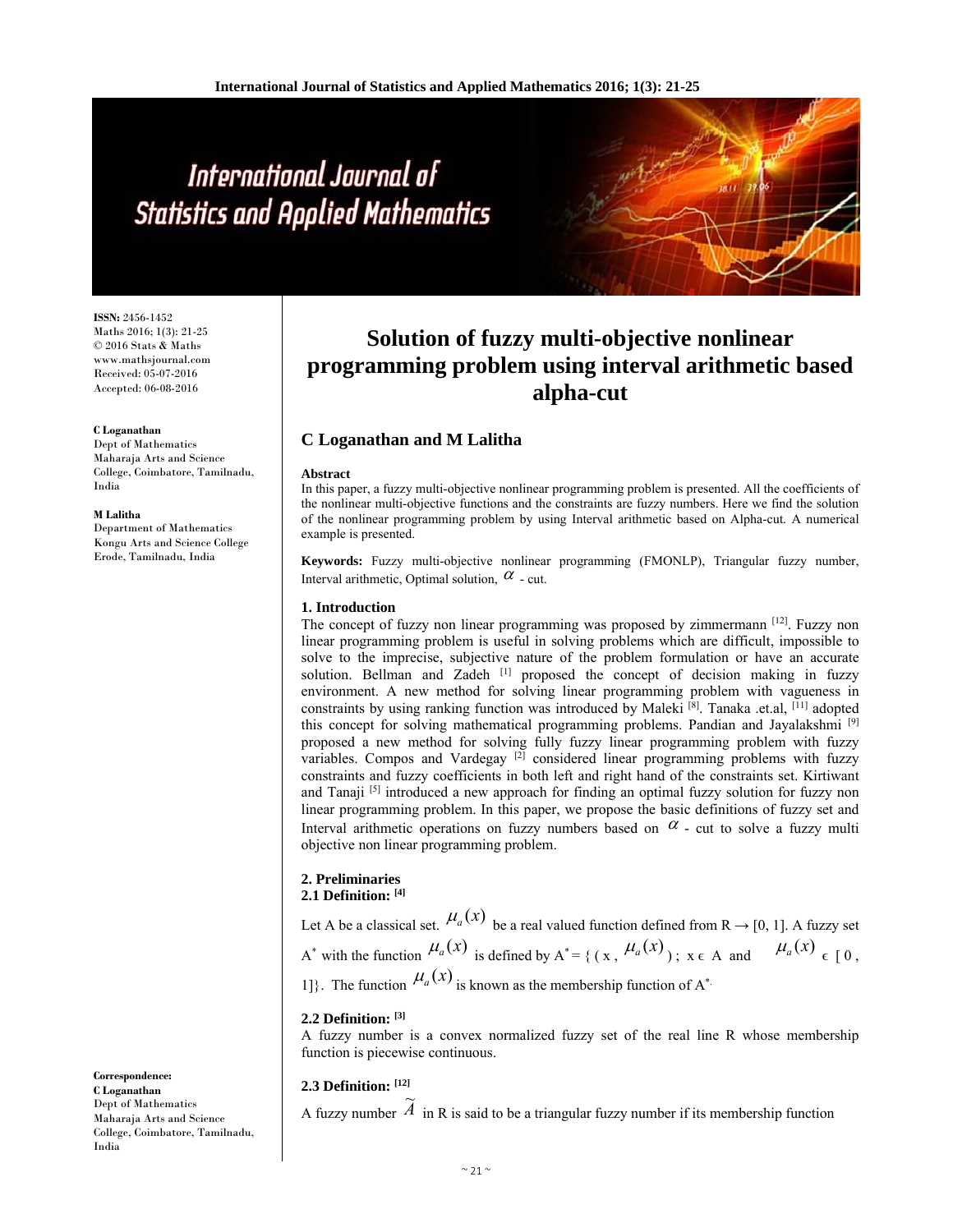$$
\mu_{\tilde{A}}(X) = \begin{cases} \frac{x-p}{q-p}, & p \leq x \leq q \\ \frac{r-x}{r-q}, & q \leq x \leq r \\ 0 & \text{otherwise} \end{cases}
$$

#### **2.4 Definition: [4]**

Given a fuzzy set A defined on X and any number  $\alpha_{\epsilon}[0,1]$ , the  $\alpha$  - cut  $\alpha_A$  is the crisp set

$$
\alpha_{A} = \{x / A(x) \geq \alpha\}.
$$

#### **2.5 Definition: [9]**

Given a fuzzy set A defined on X and any number  $\alpha$   $\epsilon$ [0,1], the strong  $\alpha$  - cut  $\alpha$ <sup>+A</sup> is the crisp set

$$
\alpha_{+A} = \{x / A(x) \ge \alpha\}.
$$

#### **3. Interval arithmetic [10]**

Interval arithmetic, interval mathematics, interval analysis, or interval was developed by various mathematicians in between 1950 and 1960. This is an approach to putting bounds on rounding errors and measurement of errors in mathematical computation and thus developing numerical methods that yield reliable results. This represents each value as a range of possibilities.

The following are the basic operations of interval arithmetic, for two variables [p, q] and [r, s] that are subsets of the real line (- $\infty$ , ∞)

- (i) Addition:  $[p, q] + [r, s] = [p + r, q + s]$
- (ii) Subtraction:  $[p, q] [r, s] = [p r, q s]$

(iii) Multiplication:  $[p, q]$ .  $[r, s] = [min(pr, ps, qr, qs), max(pr, ps, qr, qs)]$ 

(iv) Division: 
$$
\left[\frac{p,q}{r,s}\right]_{r=s}
$$
 = min  $\left(\frac{p}{r}\frac{p}{s}\frac{q}{r}\frac{q}{s}\right)_{r=s}$  max  $\left(\frac{p}{r}\frac{p}{s}\frac{q}{r}\frac{q}{s}\right)_{r=s}$ , when 0 is not in [c, d]

#### **4. Arithmetic operations of fuzzy numbers using**  $\alpha$  **- cut method**

In this section, we consider addition, subtraction, multiplication and division of fuzzy numbers using  $\alpha$  - cut method [10].

#### **4.1 Addition of Fuzzy Numbers**

Let  $X = [p, q, r]$  and  $\check{Y} = [a, b, c]$  be two fuzzy numbers whose membership functions are defined by

$$
\mu_x(X) = \begin{cases} \frac{x-p}{q-p}, & p \leq x \leq q \\ \frac{r-x}{r-q}, & q \leq x \leq r \\ 0 & \text{otherwise} \end{cases}
$$

$$
\mu_x(X) = \begin{cases}\n\frac{x-a}{b-a}, & a \leq x \leq b \\
\frac{c-x}{c-b}, & b \leq x \leq c \\
0 & otherwise\n\end{cases}
$$

Then,  $\alpha_x = \begin{bmatrix} (q-p)\alpha + p, r-(r-q)\alpha \end{bmatrix}$  and  $\alpha_y = \begin{bmatrix} (b-a)\alpha + a, c-(c-b)\alpha \end{bmatrix}$  are the  $\alpha$  -cuts of the fuzzy numbers X and Y respectively. To calculate the addition of fuzzy numbers X and Y using interval arithmetic, that is  $\alpha_{x}$  +  $\alpha_{y}$  =  $[(q-p)\alpha+p, r-(r-q)\alpha]+[(b-a)\alpha+a, c-(c-b)\alpha]$  $=[p + a + (q - p + b - a)\alpha, r + c - (r - q + c - b)\alpha].$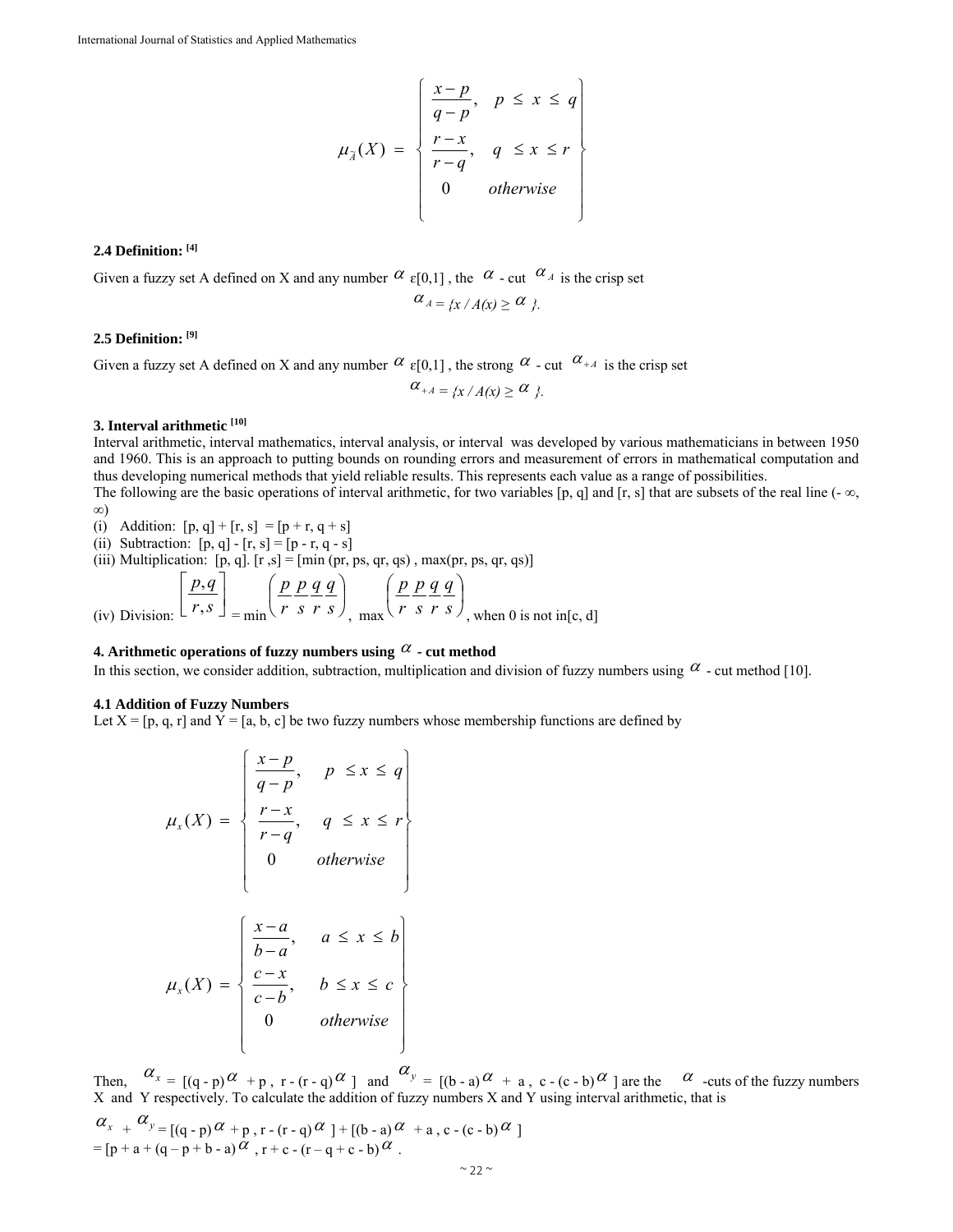#### **4.2 Subtraction of Fuzzy Numbers**

Let  $X = [p, q, r]$  and  $Y = [a, b, c]$  be two fuzzy numbers.

Then,  $\alpha_x = [(q - p)\alpha + p, r - (r - q)\alpha]$  and  $\alpha_y = [(b - a)\alpha + a, c - (c - b)\alpha]$  are the  $\alpha$  - cuts of the fuzzy numbers X and Y respectively. To calculate the subtraction of fuzzy numbers  $\hat{X}$  and  $\hat{Y}$  using interval arithmetic, that is

$$
\alpha_x \cdot \alpha_y = \left[ (q - p) \alpha + p, r - (r - q) \alpha \right] - \left[ (b - a) \alpha + a, c - (c - b) \alpha \right]
$$
  
= 
$$
\left[ (p - c) + (q - p + c - b) \alpha, (r - a) - (q - r + b - a) \alpha \right]
$$

#### **4.3 Multiplication of Fuzzy Numbers**

Let  $X = [p, q, r]$  and  $Y = [a, b, c]$  be two fuzzy numbers.

Then,  $\alpha_x = (q - p)\alpha + p$ ,  $r - (r - q)\alpha$  and  $\alpha_y = (p - a)\alpha + a$ ,  $c - (c - b)\alpha$  are the  $\alpha$  - cuts of the fuzzy numbers X and Y respectively. To calculate the multiplication of fuzzy numbers X and Y using interval arithmetic, that is

$$
\alpha_{x} * \alpha_{y} = [(q - p)\alpha + p, r - (r - q)\alpha] * [(b - a)\alpha + a, c - (c - b)\alpha]
$$
  
= 
$$
[((q - p)\alpha + p) * (b - a)\alpha + a), (r - (r - q)\alpha) * (c - (c - b)\alpha)]
$$

#### **4.4 Division of Fuzzy Numbers**

Let  $X = [p, q, r]$  and  $Y = [a, b, c]$  be two fuzzy numbers.

Then,  $\alpha_x = (q - p)\alpha + p$ ,  $r - (r - q)\alpha$  and  $\alpha_y = (p - a)\alpha + q$ ,  $c - (c - b)\alpha$  are the  $\alpha$  - cuts of the fuzzy numbers X and Y respectively. To calculate the division of fuzzy numbers X and Y using interval arithmetic, that is,

$$
\frac{\alpha_x}{\alpha_y} = \frac{[(q-p)\alpha + p, r - (r-q)\alpha]}{[(h-q)\alpha + \alpha, r - (q-p)\alpha]}
$$

$$
= \left(\frac{(q-p)\alpha + p}{c - (c-p)\alpha}, \frac{r - (r-q)\alpha}{(b-a)\alpha + a}\right)
$$

#### **5. Multiobjective nonlinear programming (monlp) formulation**

Maximum  $Z =$  $\sum c_j x_j^{\alpha_j}$ *j* Subject to the constraints,

$$
\sum_{j=1}^{n} a_{ij} x_j \le b_i
$$
\n
$$
(i = 1, 2, \dots, m)
$$
\n
$$
x_j \ge 0
$$
\n
$$
(j = 1, 2, \dots, n)
$$

The function to be maximized is called an objective function. This is denoted by Z. c =  $(c_1, c_2, \ldots, c_n)$  is called a cost vector. The matrix  $[a_{ij}]$  is called a constraint matrix and the vector  $b_i = (b_1, b_2, \ldots, b_m)$  is called right hand side vector.

#### **6. Procedure**

The arithmetic operations of fuzzy numbers using  $\alpha$  -cut operations discussed in the earlier sections are used below to solve the fuzzy nonlinear programming problem.

Step 1: Find the value of  $\alpha_X$  and  $\alpha_Y$ 

Step 2: Add the  $\alpha$  - cuts of X and Y using interval arithmetic

Step 3: The values obtained in step1 and step2 is converted into a crisp MONLPP.

Step 4: By solving the above nonlinear programming problem, we obtain the optimal solution.

#### **7. Numerical problem [5]**

Using the procedure an interval arithmetic nonlinear programming problem with triangular fuzzy numbers is considered.

Maximum 
$$
Z = [(5, 6, 7) + (6, 7, 8)]^{X_1} + [(3, 4, 5) + (1, 2, 3)]^{X_2^2}
$$
 (1)

Maximum 
$$
Z = [(6, 7, 8) + (8, 9, 10)]
$$
  $x_1 + [(4, 5, 6) + (6, 7, 8)]$   $x_2^2$  (2)  
Subject to the constraints

$$
[(0, 1, 2) + (2, 3, 4)]^{X_1} + [(3, 4, 5) + (1, 2, 3)]^{X_2} \leq [(6, 8, 10) + (10, 12, 14)]
$$
  

$$
[(0, 1, 2) + (2, 3, 4)]^{X_1} + [(2, 3, 4) + (4, 5, 6)]^{X_2} \leq [(4, 6, 8) + (8, 10, 12)]
$$
 (3)

Step 1: Determine  $\alpha_X$  and  $\alpha_Y$  for an objective function (1)

The  $\alpha$  - cut of the fuzzy number (5, 6, 7) is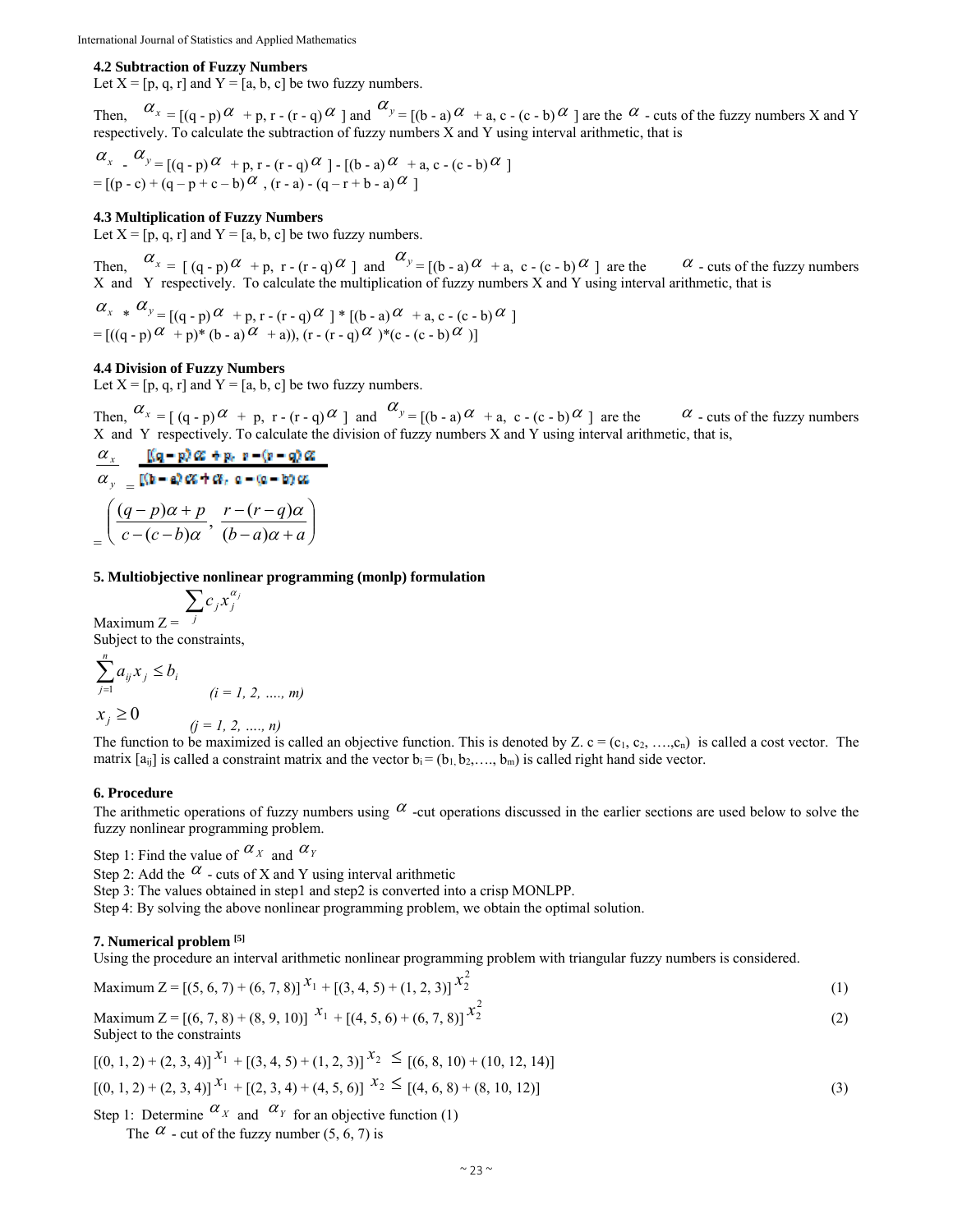$$
\alpha = \frac{x-5}{1}, \frac{7-x}{1}
$$

 $\alpha_{X} = (\alpha + 5, 7 - \alpha)$ The  $\alpha$  - cut of the fuzzy number (6, 7, 8) is  $\frac{x-6}{1}, \frac{8-x}{1}$ 

$$
\alpha = 1 \quad \text{if} \quad 1
$$

 $\alpha_{X} = (\alpha + 6, 8 - \alpha)$ 

Step 2: Adding the  $\alpha$  - cuts of X and Y using interval arithmetic we obtain

 $\alpha_{x}$  +  $\alpha_{y}$  = ( $\alpha$  + 5, 7 -  $\alpha$ ) + ( $\alpha$  + 6, 8 -  $\alpha$ ) = 28 Similarly the remaining fuzzy numbers of objective functions are  $[(3, 4, 5) + (1, 2, 3)] = 12$  $[(6, 7, 8) + (8, 9, 10)] = 32$  $[(4, 5, 6) + (6, 7, 8)] = 24$ 

Similarly the constraint matrix  $a_{ij}$  and the right hand side number  $b_i$  are  $a_{11} = (0, 1, 2) + (2, 3, 4) = 8$ 

$$
a_1 = [(0, 1, 2) + (2, 3, 4)] = 8
$$
  
\n
$$
a_{12} = [(3, 4, 5) + (1, 2, 3)] = 12
$$
  
\n
$$
a_{21} = [(0, 1, 2) + (2, 3, 4)] = 8
$$
  
\n
$$
a_{22} = [(2, 3, 4) + (4, 5, 6)] = 16
$$
  
\n
$$
b_1 = [(6, 8, 10) + (10, 12, 14)] = 40
$$
  
\n
$$
b_2 = [(4, 6, 8) + (8, 10, 12)] = 32
$$
  
\nStep 3: Now the given problem becomes the crisp MONLPP as

Maximum 
$$
Z = 28 \frac{x_1 + 12}{x_2^2}
$$
 (4)

Maximum Z =  $32 x_1 + 24 x_2^2$  $x_2^2$  (5) Subject to the constraints

$$
8 x_{1+12} x_2 \le 40
$$

 $8^{x_1} + 16^{x_2} \leq 32$  (6)

Step 4: Solving the nonlinear equation (4) with (6). We obtain the optimal solution.

Max  $Z = 48$ ,  $x_1 = 0$ ,  $x_2 = 1.8$ 

Solving the non linear equation (5) with (6), we obtain the optimal solution.

Max  $Z = 31.68$ ,  $x_1 = 0$ ,  $x_2 = 1.2$ 

#### **8. Conclusion**

Fuzzy multi-objective nonlinear programming problem has been solved by using interval arithmetic based on  $\alpha$  - cut operation without converting them into a classical NLPP. This is an easy approach for solving FNLPP by using interval arithmetic when compared to the earlier approaches .This is also can be applied in trapezoidal, hexagonal, octagonal fuzzy numbers.

#### **9. References**

- 1. Bellman RE, Zadeh LA. Decision making in a fuzzy environment, Management Science, 1970; 141-164.
- 2. Campose L, Verdegay JL. Linear Programming Problems and Ranking of Fuzzy Numbers, Fuzzy Sets and Systems, 1989, 1- 11.
- 3. Dubois D, Prade H. Fundamentals of fuzzy sets, Kluwer academic publishers, Boston.
- 4. Kaufman A, Gupta M. Introduction to fuzzy arithmetic, theory and applications, Van nostrand reinhold co.inc, Workingham, Berkshire, 1984.
- 5. Kirtiwant Ghadle P, Tanaji Pawar S. New approach for wolfe's modified simplex method to solve quadratic programming problems, International Journal of Research in Engineering and Technology. 371-376.
- 6. Kiruthiga M, Dr Loganathan C. Solving Fuzzy Multi-objective Nonlinear Fractional Programming Problem Using Fuzzy Programming Model, International Journal of Contemporary Research in Computer Science and Technology. 2015; 1:208- 212
- 7. Dr. Loganathan C, Kiruthiga M. Solution of Fuzzy Nonlinear Programming Problem Using Ranking Function, International Journal of Recent Trends in Engineering & Research. 2016; 2:512-520.
- 8. Maleki HR, Tata Mashinchi M. Linear programming with fuzzy variables, Fuzzy sets and systems, 2000, 21-33.